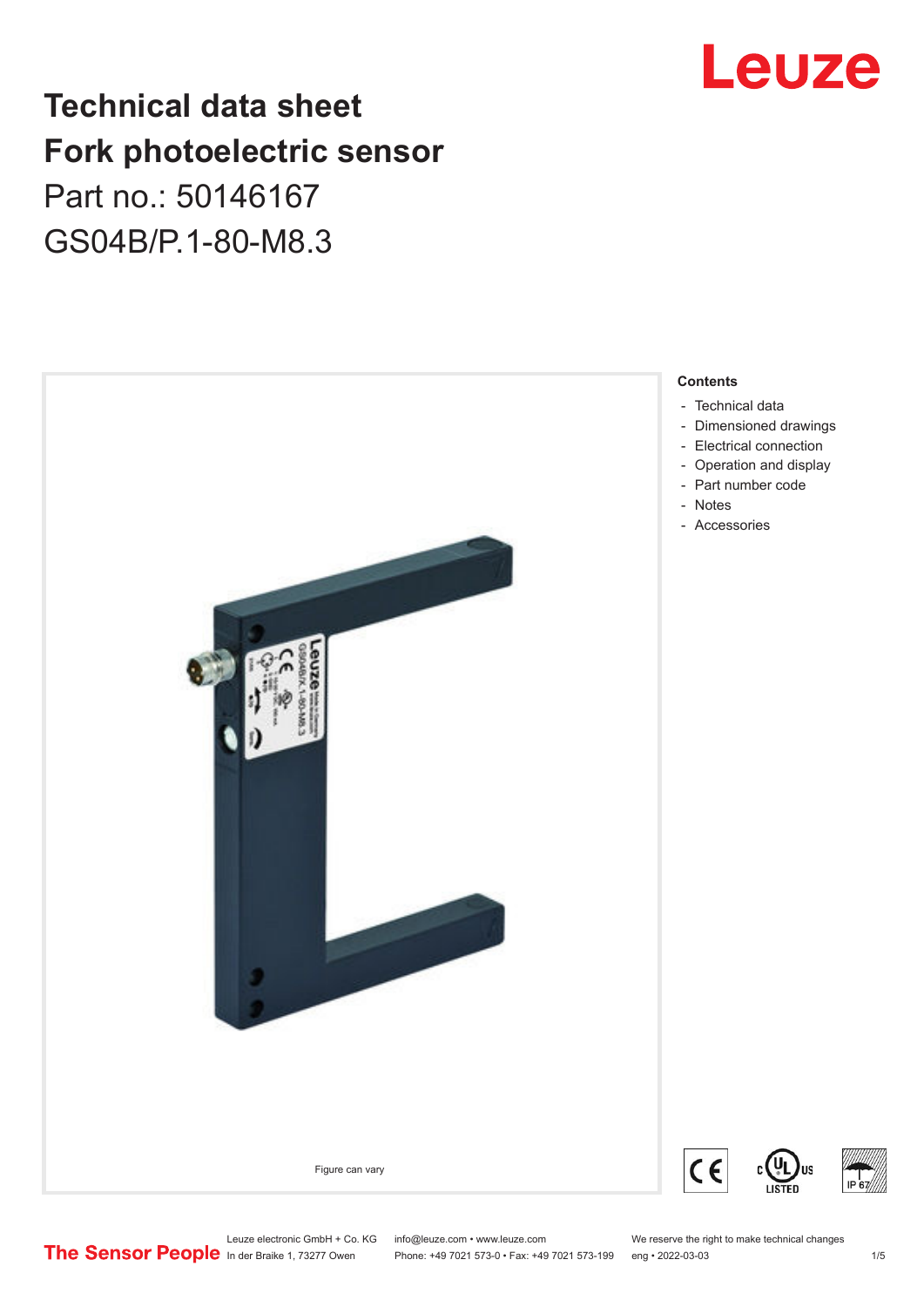## <span id="page-1-0"></span>**Technical data**

# Leuze

| <b>Basic data</b>                              |                                                         |
|------------------------------------------------|---------------------------------------------------------|
| <b>Series</b>                                  | 04B                                                     |
| <b>Principle of physics</b>                    | Optical                                                 |
| Application                                    | Detection of small parts                                |
|                                                |                                                         |
| <b>Characteristic parameters</b>               |                                                         |
| <b>MTTF</b>                                    | 700.42 years                                            |
|                                                |                                                         |
| <b>Optical data</b>                            |                                                         |
| Light source                                   | LED, Red                                                |
| Wavelength                                     | 660 nm                                                  |
| <b>Transmitted-signal shape</b>                | Pulsed                                                  |
|                                                |                                                         |
| <b>Measurement data</b>                        |                                                         |
| <b>Repeatability</b>                           | $0.02$ mm                                               |
| Minimum object diameter                        | $0.3$ mm                                                |
| <b>Electrical data</b>                         |                                                         |
| <b>Protective circuit</b>                      |                                                         |
|                                                | Polarity reversal protection<br>Short circuit protected |
|                                                |                                                         |
| Performance data                               |                                                         |
| Supply voltage U <sub>R</sub>                  | 10  30 V, DC                                            |
| <b>Residual ripple</b>                         | 0  15 %, From $U_B$                                     |
| <b>Open-circuit current</b>                    | 030mA                                                   |
| <b>Switching hysteresis</b>                    | 100 µm                                                  |
|                                                |                                                         |
| <b>Outputs</b>                                 |                                                         |
| Number of digital switching outputs 1 Piece(s) |                                                         |
| <b>Switching outputs</b>                       |                                                         |
| <b>Type</b>                                    | Digital switching output                                |
| <b>Voltage type</b>                            | DC                                                      |
| Switching current, max.                        | 100 mA                                                  |
| Switching voltage                              | high: $\geq$ (U <sub>B</sub> -2V)                       |
|                                                | Low: $\leq$ 2V                                          |
|                                                |                                                         |
| <b>Switching output 1</b>                      |                                                         |

| Mouth depth                                                                                                                                                                 | 55 mm                                                  |  |
|-----------------------------------------------------------------------------------------------------------------------------------------------------------------------------|--------------------------------------------------------|--|
| Dimension (W x H x L)                                                                                                                                                       | 10 mm x 100 mm x 80 mm                                 |  |
| <b>Housing material</b>                                                                                                                                                     | Metal                                                  |  |
| <b>Metal housing</b>                                                                                                                                                        | Diecast zinc                                           |  |
| Lens cover material                                                                                                                                                         | Glass                                                  |  |
| Net weight                                                                                                                                                                  | 118 g                                                  |  |
| <b>Housing color</b>                                                                                                                                                        | Black. RAL 9005                                        |  |
| <b>Type of fastening</b>                                                                                                                                                    | Through-hole mounting                                  |  |
| <b>Operation and display</b>                                                                                                                                                |                                                        |  |
| Type of display                                                                                                                                                             | LED                                                    |  |
| <b>Number of LEDs</b>                                                                                                                                                       | 1 Piece(s)                                             |  |
| <b>Operational controls</b>                                                                                                                                                 | 270° potentiometer                                     |  |
| Function of the operational control                                                                                                                                         | Light/dark switching                                   |  |
|                                                                                                                                                                             | Sensitivity adjustment                                 |  |
| <b>Environmental data</b>                                                                                                                                                   |                                                        |  |
| Ambient temperature, operation                                                                                                                                              | $-2560 °C$                                             |  |
| <b>Certifications</b>                                                                                                                                                       |                                                        |  |
| Degree of protection                                                                                                                                                        |                                                        |  |
| <b>Protection class</b>                                                                                                                                                     | IP 67                                                  |  |
|                                                                                                                                                                             | III                                                    |  |
|                                                                                                                                                                             | c UL US                                                |  |
|                                                                                                                                                                             | IEC 60947-5-2, DIN EN ISO 1389-<br>1:2016 appendix C,D |  |
|                                                                                                                                                                             |                                                        |  |
|                                                                                                                                                                             | 85365019                                               |  |
|                                                                                                                                                                             | 27270909                                               |  |
|                                                                                                                                                                             | 27270909                                               |  |
| <b>Certifications</b><br><b>Standards applied</b><br><b>Classification</b><br><b>Customs tariff number</b><br><b>ECLASS 5.1.4</b><br><b>ECLASS 8.0</b><br><b>ECLASS 9.0</b> | 27270909                                               |  |

**ECLASS 11.0** 27270909 **ETIM 5.0** EC002720 **ETIM 6.0** EC002720 **ETIM 7.0** EC002720

| Switching output 1       |                       |
|--------------------------|-----------------------|
| <b>Switching element</b> | Transistor, PNP       |
| Switching principle      | Light/dark reversible |

#### **Timing**

| <b>Switching frequency</b> | 5.000 Hz |
|----------------------------|----------|
| Response time              | $0.1$ ms |
| <b>Readiness delay</b>     | $150$ ms |

#### **Connection**

| <b>Number of connections</b> | 1 Piece(s)     |
|------------------------------|----------------|
| <b>Connection 1</b>          |                |
| <b>Function</b>              | Signal OUT     |
|                              | Voltage supply |
| <b>Type of connection</b>    | Connector      |
| <b>Thread size</b>           | M8             |
| <b>Type</b>                  | Male           |
| <b>Material</b>              | Metal          |
| No. of pins                  | 3-pin          |

#### **Mechanical data**

**Design Fork Mouth width** 80 mm

|                                               | Leuze electronic GmbH + Co. KG info@leuze.com • www.leuze.com |                                                                | We reserve the right to make technical changes |
|-----------------------------------------------|---------------------------------------------------------------|----------------------------------------------------------------|------------------------------------------------|
| The Sensor People In der Braike 1, 73277 Owen |                                                               | Phone: +49 7021 573-0 • Fax: +49 7021 573-199 eng • 2022-03-03 |                                                |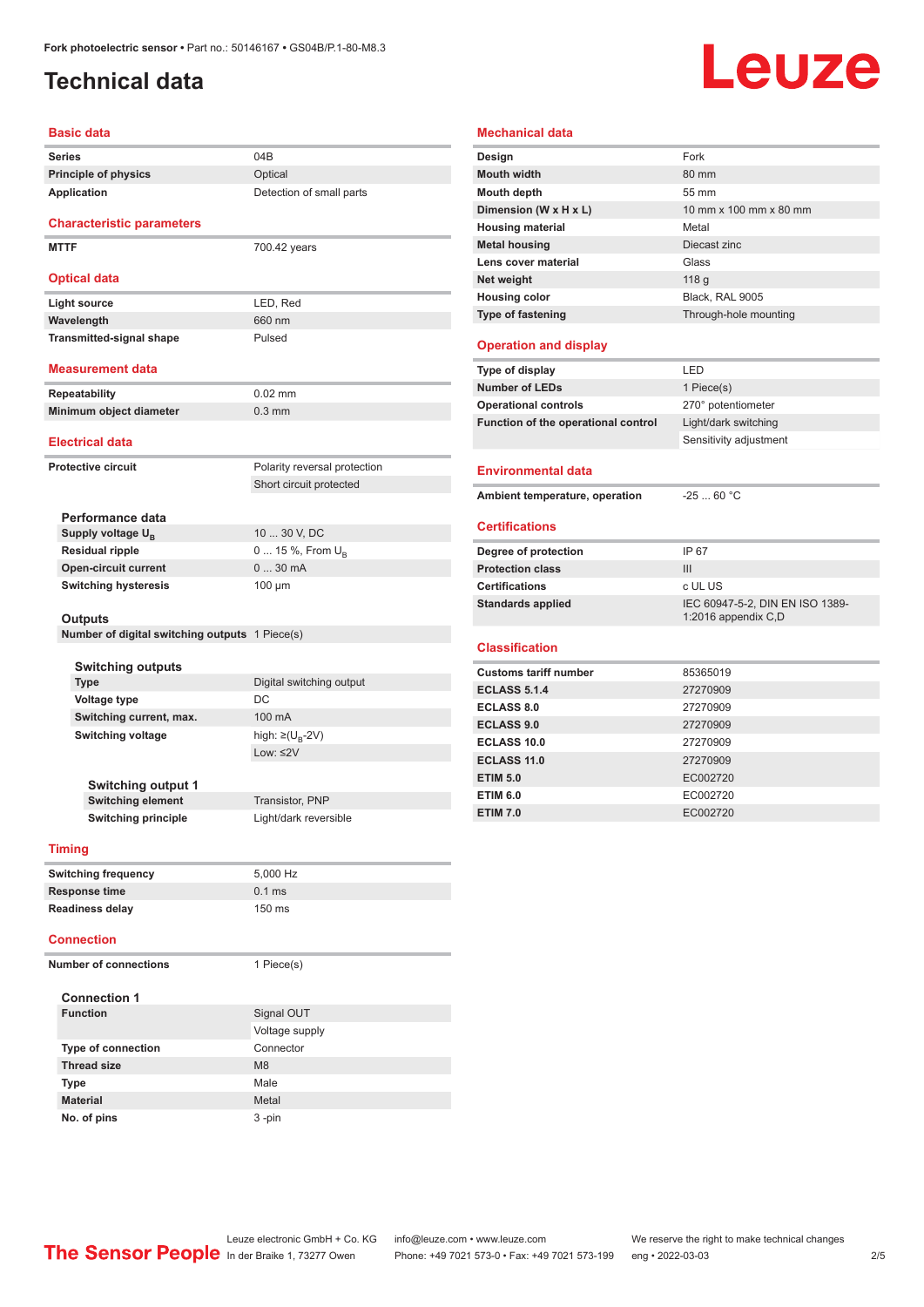## <span id="page-2-0"></span>**Dimensioned drawings**

All dimensions in millimeters





- A Optical axis
- B Sensitivity adjustment
- C Light/dark switching
- D LED indicator

# **Electrical connection**

#### **Connection 1**

| Signal OUT     |
|----------------|
| Voltage supply |
| Connector      |
| M <sub>8</sub> |
| Male           |
| Metal          |
| $3 - pin$      |
|                |

#### **Pin Pin assignment**

| $\overline{2}$ | <b>GND</b> |
|----------------|------------|
| 4              |            |

#### **Operation and display**

| <b>LED</b> | Display                  | <b>Meaning</b>                          |
|------------|--------------------------|-----------------------------------------|
|            | Yellow, continuous light | Switching output/switching state active |

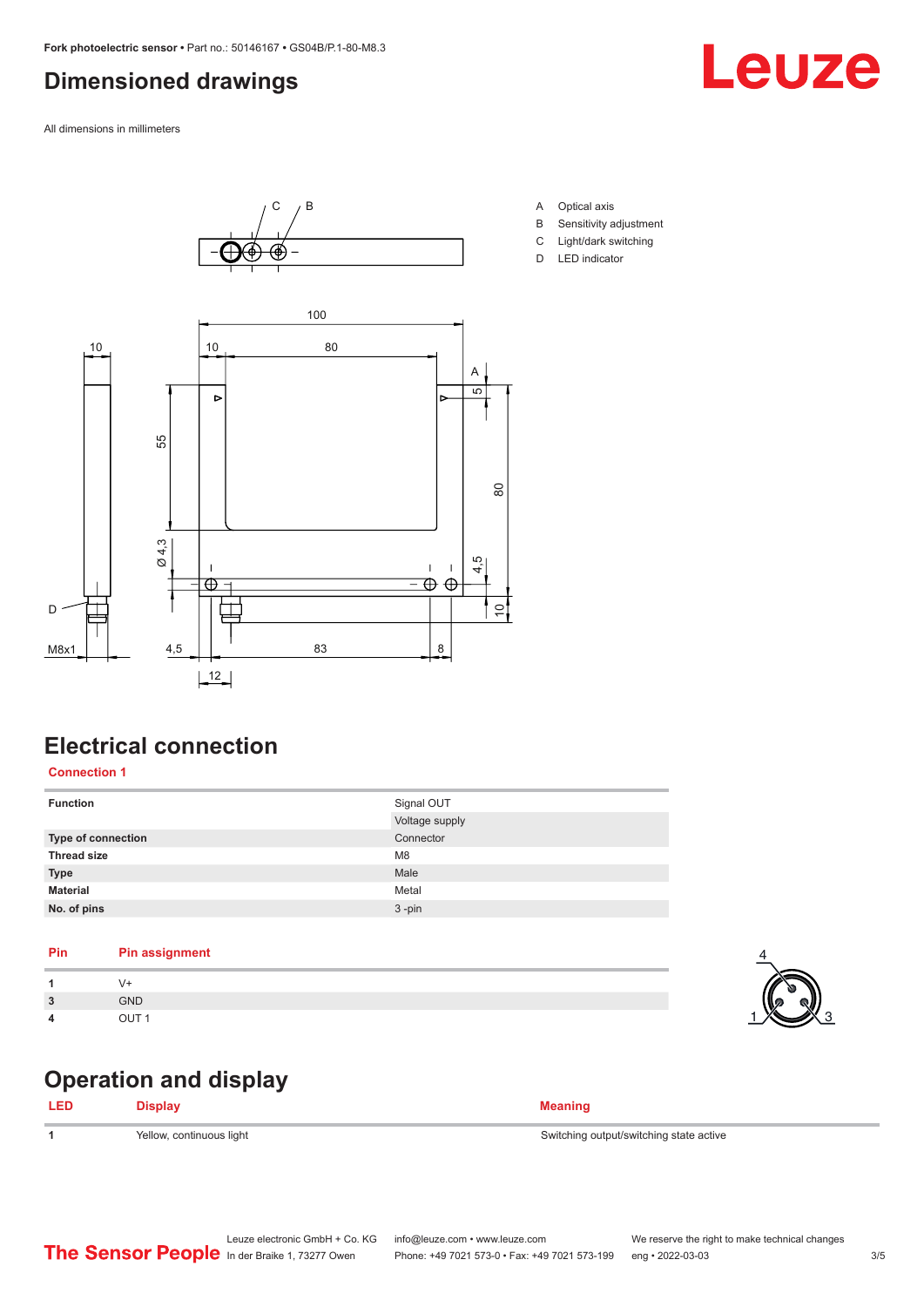#### <span id="page-3-0"></span>**Part number code**

Part designation: **AAA04B/C.D-EEE-FFF**



| AAA04B     | Operating principle / construction<br>GS04B: Optical fork sensor, LED light source<br>GSL04B: Optical fork sensor, laser light source                                                   |
|------------|-----------------------------------------------------------------------------------------------------------------------------------------------------------------------------------------|
| C          | <b>Switching output / Function</b><br>P: PNP transistor output, dark switching<br>N: NPN transistor output, dark switching<br>1: IO-Link / light switching (NPN) / dark switching (PNP) |
| D          | Equipment<br>1: 270° potentiometer                                                                                                                                                      |
| EEE.       | Mouth width [mm]<br>Mouth width in millimeters                                                                                                                                          |
| <b>FFF</b> | <b>Electrical connection</b><br>M8.3: M8 connector, 3-pin (plug)                                                                                                                        |

| <b>Note</b>                                                                                       |
|---------------------------------------------------------------------------------------------------|
| Vector A list with all available device types can be found on the Leuze website at www.leuze.com. |

#### **Notes**

| Observe intended use!                                                                                                                                                                                                      |
|----------------------------------------------------------------------------------------------------------------------------------------------------------------------------------------------------------------------------|
| $\%$ This product is not a safety sensor and is not intended as personnel protection.<br>₹ The product may only be put into operation by competent persons.<br>§ Only use the product in accordance with its intended use. |

#### **Accessories**

# Connection technology - Connection cables

|   |  | Part no. | <b>Designation</b> | <b>Article</b>   | <b>Description</b>                                                                                                                                |
|---|--|----------|--------------------|------------------|---------------------------------------------------------------------------------------------------------------------------------------------------|
| ▤ |  | 50130832 | KD U-M8-3A-V1-050  | Connection cable | Connection 1: Connector, M8, Axial, Female, 3-pin<br>Connection 2: Open end<br>Shielded: No<br>Cable length: 5,000 mm<br>Sheathing material: PVC  |
|   |  | 50130862 | KD U-M8-3W-V1-050  | Connection cable | Connection 1: Connector, M8, Angled, Female, 3-pin<br>Connection 2: Open end<br>Shielded: No<br>Cable length: 5,000 mm<br>Sheathing material: PVC |